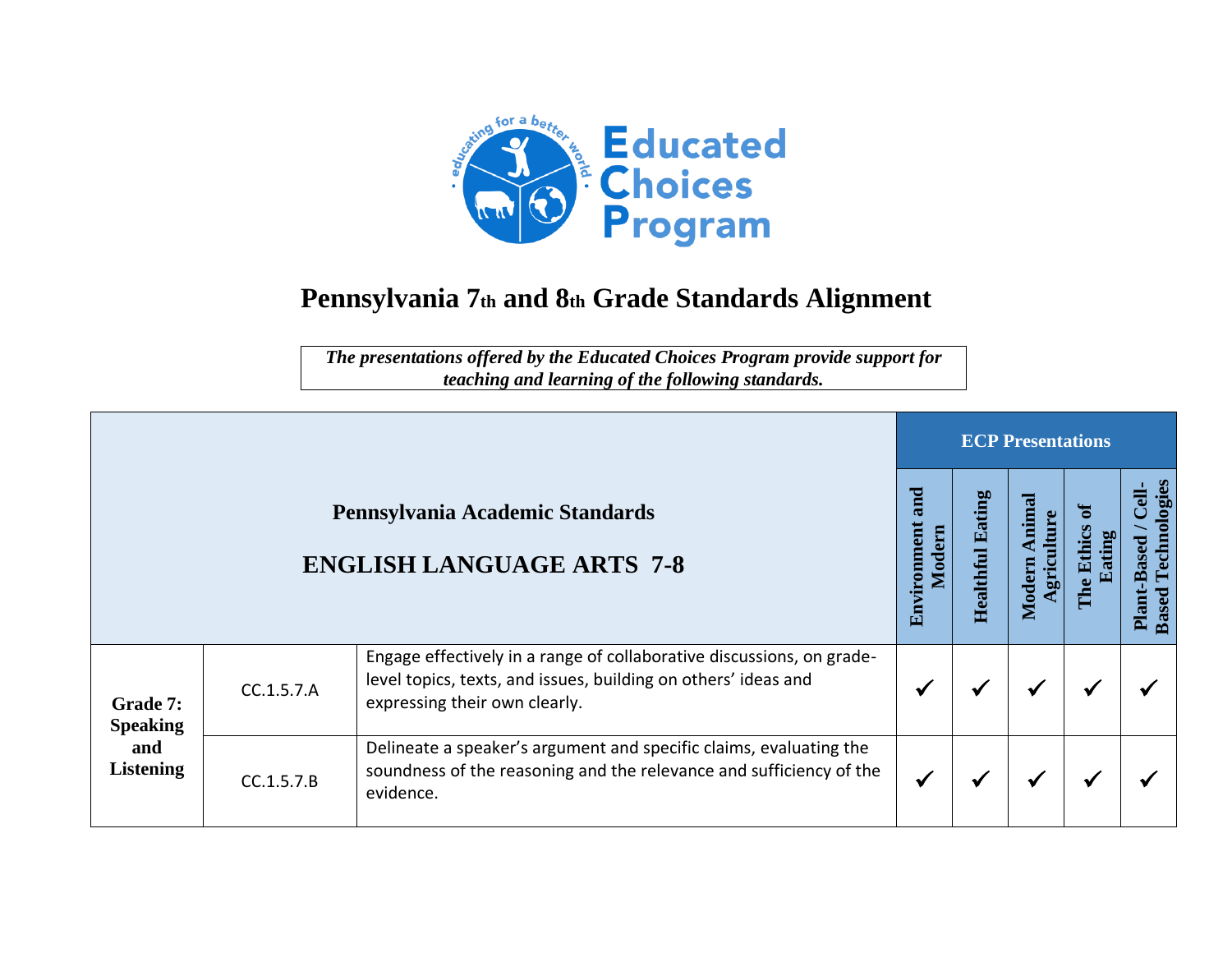| Grade 7:<br><b>Speaking</b><br>and<br><b>Listening</b>        | CC.1.5.7.C | Analyze the main ideas and supporting details presented in diverse<br>media formats (e.g., visually, quantitatively, orally) and explain how<br>the ideas clarify a topic, text, or issue under study.       |  |  |  |
|---------------------------------------------------------------|------------|--------------------------------------------------------------------------------------------------------------------------------------------------------------------------------------------------------------|--|--|--|
| <b>Grade 8:</b><br><b>Speaking</b><br>and<br><b>Listening</b> | CC.1.5.8.A | Engage effectively in a range of collaborative discussions, on grade-<br>level topics, texts, and issues, building on others' ideas and<br>expressing their own clearly.                                     |  |  |  |
|                                                               | CC.1.5.8.B | Delineate a speaker's argument and specific claims, evaluating the<br>soundness of the reasoning and the relevance and sufficiency of the<br>evidence.                                                       |  |  |  |
|                                                               | CC.1.5.8.C | Analyze the purpose of information presented in diverse media<br>formats (e.g., visually, quantitatively, orally) and evaluate the<br>motives (e.g., social, commercial, political) behind its presentation. |  |  |  |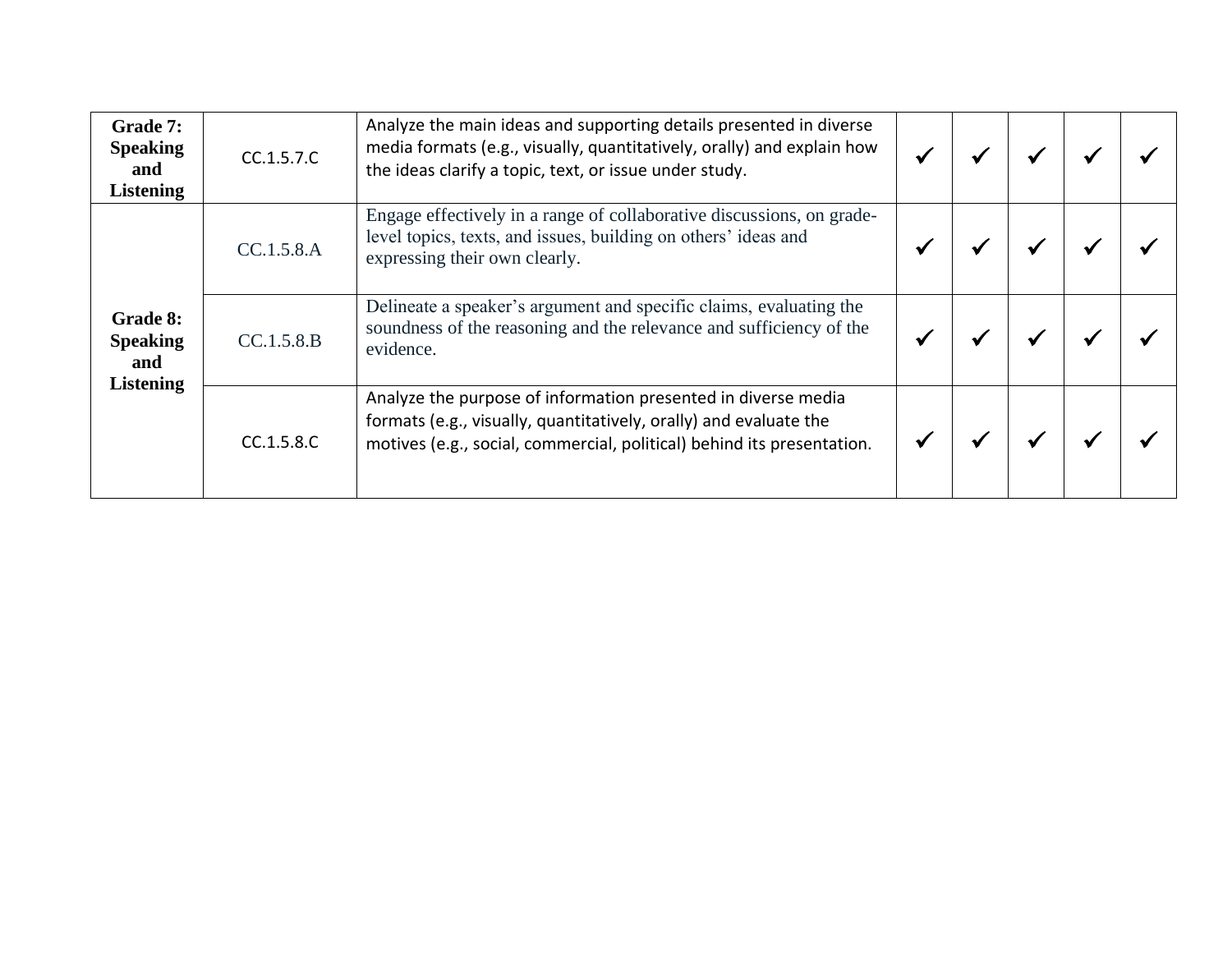|                |         |                                                                                                                                                                                                |                           |                         | <b>ECP Presentations</b>    |                           |                                                   |
|----------------|---------|------------------------------------------------------------------------------------------------------------------------------------------------------------------------------------------------|---------------------------|-------------------------|-----------------------------|---------------------------|---------------------------------------------------|
|                |         | Pennsylvania Academic Standards<br><b>ENVIRONMENT AND ECOLOGY 7-8</b>                                                                                                                          | Environment and<br>Modern | <b>Healthful Eating</b> | Modern Animal<br>griculture | ಕ<br>The Ethics<br>Eating | <b>Based Technologies</b><br>Cell-<br>Plant-Based |
| <b>Grade 7</b> | 4.1.7.E | Identify factors that contribute to change in natural and human-made<br>systems. Explain the processes of primary and secondary succession in<br>a given ecosystem.                            | $\checkmark$              |                         |                             | $\checkmark$              |                                                   |
|                | 4.3.7.A | Explain how products are derived from natural resources. Describe the<br>process of converting raw materials to consumer goods. Differentiate<br>between renewable and nonrenewable resources. | $\checkmark$              |                         | ✔                           |                           |                                                   |
|                | 4.3.7.B | Explain the distribution and management of natural resources.<br>Differentiate between resource uses: conservation, preservation, and<br>exploitation.                                         | $\checkmark$              |                         | $\checkmark$                |                           |                                                   |
|                | 4.4.7.A | Describe how agricultural practices, the environment, and the<br>availability of natural resources are related.                                                                                | $\checkmark$              |                         |                             | $\checkmark$              |                                                   |
|                | 4.4.7.C | Investigate resources, their relation to land use, and their impact on<br>the food and fiber system.                                                                                           | $\checkmark$              |                         |                             | ✔                         |                                                   |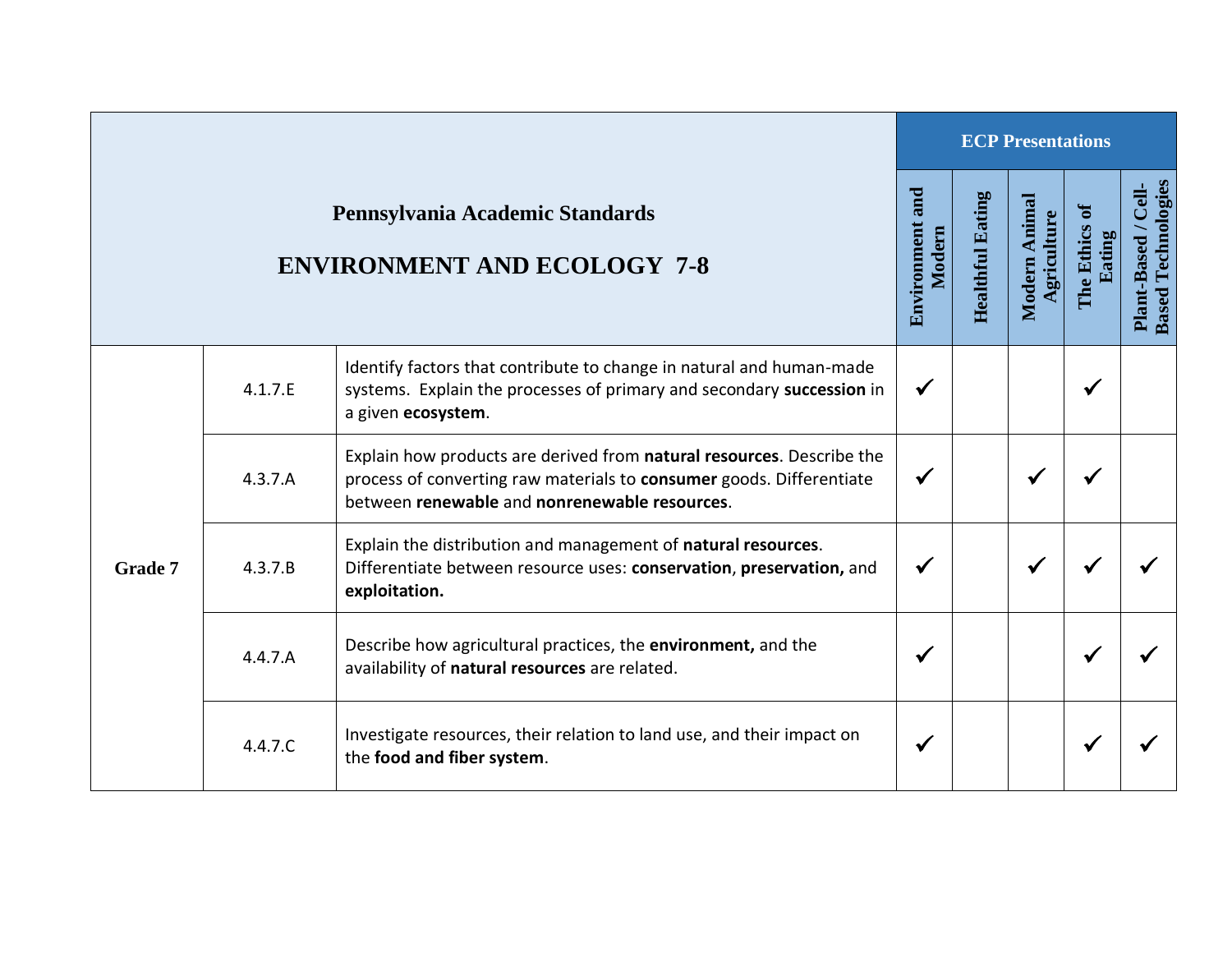| Grade 7 | 4.5.7.A | Describe how the development of civilization affects the use of natural<br>resources. Compare and contrast how people use natural resources in<br>sustainable and non- sustainable ways throughout the world. |  |  |  |
|---------|---------|---------------------------------------------------------------------------------------------------------------------------------------------------------------------------------------------------------------|--|--|--|
|         | 4.5.7.C | Explain how human actions affect the health of the environment.<br>Identify residential and industrial sources of pollution and their effects<br>on environmental health.                                     |  |  |  |
|         | 4.3.7.D | Describe the wastes derived from using resources, how the waste is<br>managed, and the potential impact on the environment.                                                                                   |  |  |  |
| Grade 8 | 4.2.8.A | Describe factors that affect the quality of ground and surface waters.                                                                                                                                        |  |  |  |
|         | 4.5.8.C | Describe how humans can reduce pollution.                                                                                                                                                                     |  |  |  |

**ECP Presentations**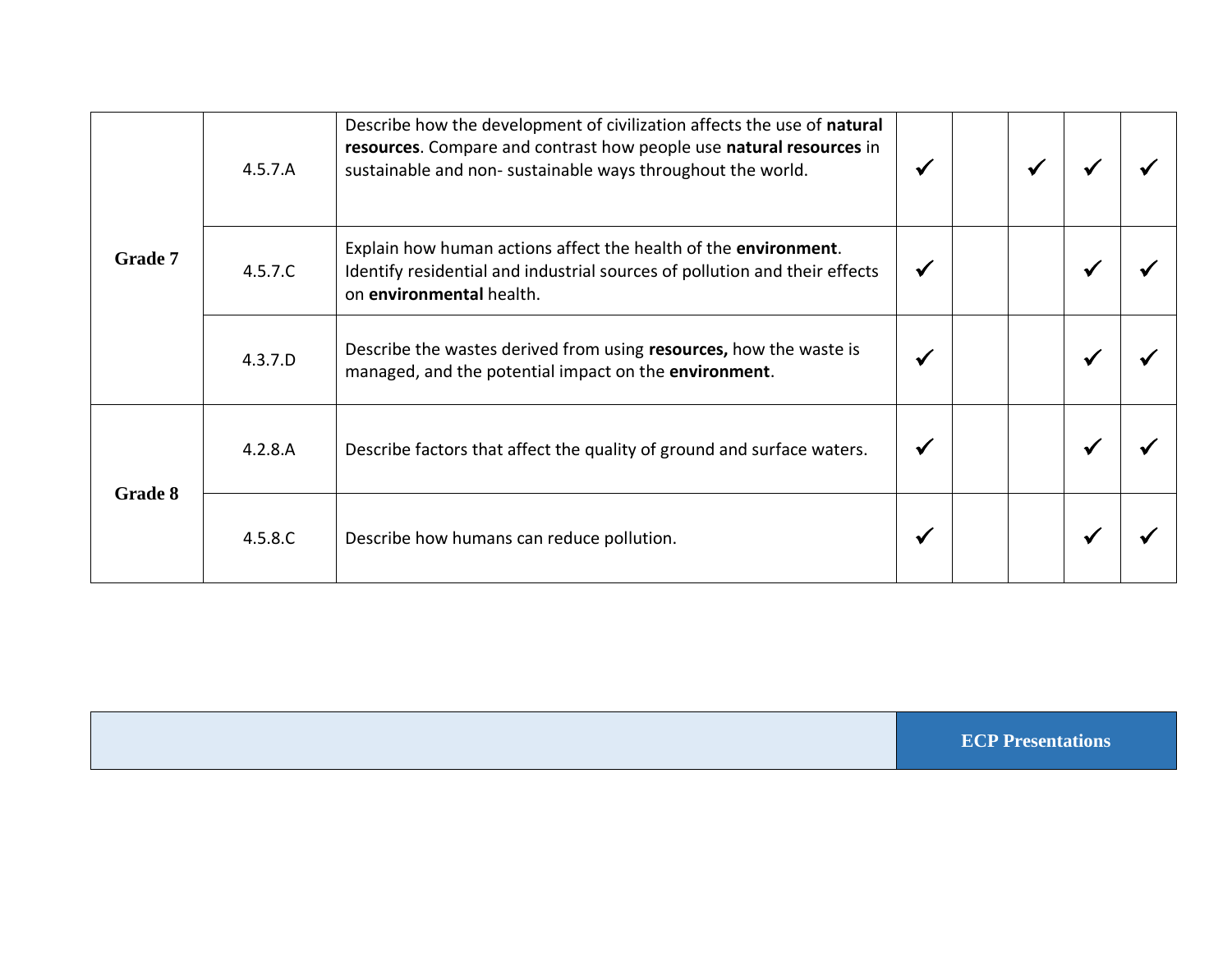|                                                                                           |          | Pennsylvania Academic Standards<br><b>FAMILY AND CONSUMER SCIENCES 7-9</b>                                                                                                                                                           | Modern Agriculture<br><b>Environment and</b> | <b>Healthful Eating</b> | Modern Animal<br>Agriculture | The Ethics of Eating | <b>Based Technologies</b><br>Plant-Based / Cell- |
|-------------------------------------------------------------------------------------------|----------|--------------------------------------------------------------------------------------------------------------------------------------------------------------------------------------------------------------------------------------|----------------------------------------------|-------------------------|------------------------------|----------------------|--------------------------------------------------|
| Financial<br>and                                                                          | 11.1.9.A | Analyze current conservation practices and their effect on future<br>renewable and non-renewable resources. Refuse, Reduce, Reuse,<br>Recycle                                                                                        | ✔                                            |                         |                              | ✔                    |                                                  |
| <b>Resource</b><br><b>Management</b>                                                      | 11.1.9.F | Evaluate different strategies to obtain consumer goods and services.                                                                                                                                                                 | ✔                                            | $\checkmark$            |                              |                      |                                                  |
| <b>Balancing</b><br>Family,<br>Work, and<br><b>Community</b><br><b>Responsibilit</b><br>V | 11.2.9.A | Solve dilemmas using a practical reasoning approach. Identify<br>situation, Identify reliable information, List choices and examine the<br>consequences of each, Develop a plan of action, Draw conclusions,<br>Reflect on decisions |                                              | $\checkmark$            | $\checkmark$                 |                      |                                                  |
| Food<br><b>Science and</b><br><b>Nutrition</b>                                            | 11.3.9.C | Analyze the impact of food addictions and eating disorders on health.                                                                                                                                                                |                                              | √                       |                              |                      |                                                  |
|                                                                                           | 11.3.9.D | Analyze relationship between diet and disease and risk factors (e.g.,<br>calcium and osteoporosis; fat, cholesterol and heart disease; folate and<br>birth defects; sodium and hypertension)                                         |                                              | ✔                       |                              |                      |                                                  |

**ECP Presentations**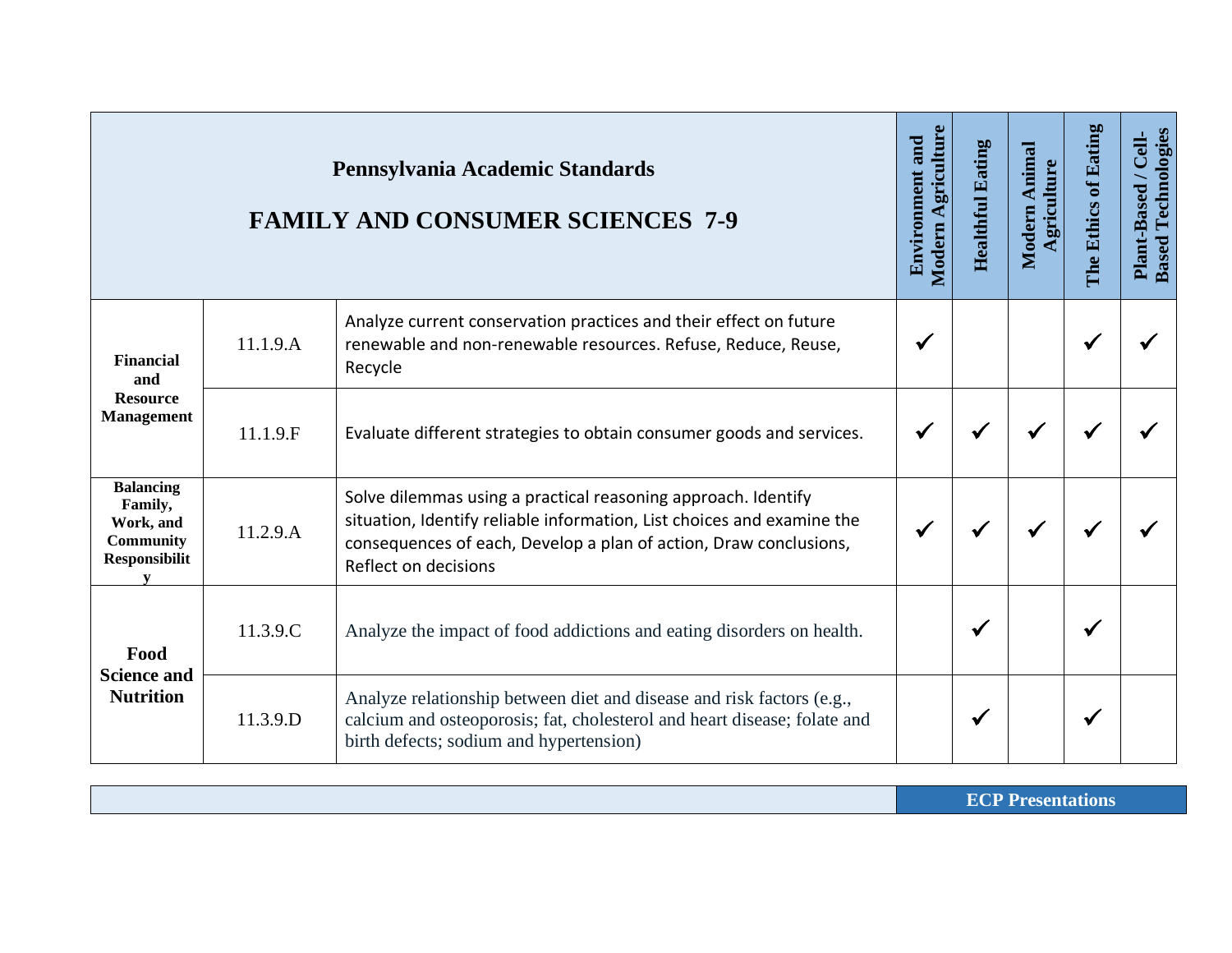|                                     |          | Pennsylvania Academic Standards<br><b>HEALTH, SAFETY, AND PHYSICAL EDUCATION 7-9</b>                       | Modern Agriculture<br><b>Environment and</b> | <b>Healthful Eating</b> | Modern Animal<br>griculture | The Ethics of Eating | <b>Based Technologies</b><br>Cell-<br>Plant-Based / |
|-------------------------------------|----------|------------------------------------------------------------------------------------------------------------|----------------------------------------------|-------------------------|-----------------------------|----------------------|-----------------------------------------------------|
| <b>Concepts of</b><br><b>Health</b> | 10.1.9.C | Analyze factors that impact nutritional choices of adolescents.                                            | $\checkmark$                                 |                         | √                           |                      |                                                     |
|                                     | 10.1.9.E | Analyze how personal choice, disease and genetics can impact health<br>maintenance and disease prevention. |                                              |                         |                             |                      |                                                     |
| <b>Healthful</b><br>Living          | 10.2.9.B | Analyze the relationship between health-related information and<br>adolescent consumer choices.            |                                              |                         |                             |                      |                                                     |
|                                     | 10.2.9.D | Analyze and apply a decision-making process to adolescent health and<br>safety issues.                     |                                              | √                       |                             |                      |                                                     |
|                                     | 10.2.9.E | Explain the interrelationship between the environment and personal<br>health.                              |                                              |                         |                             |                      |                                                     |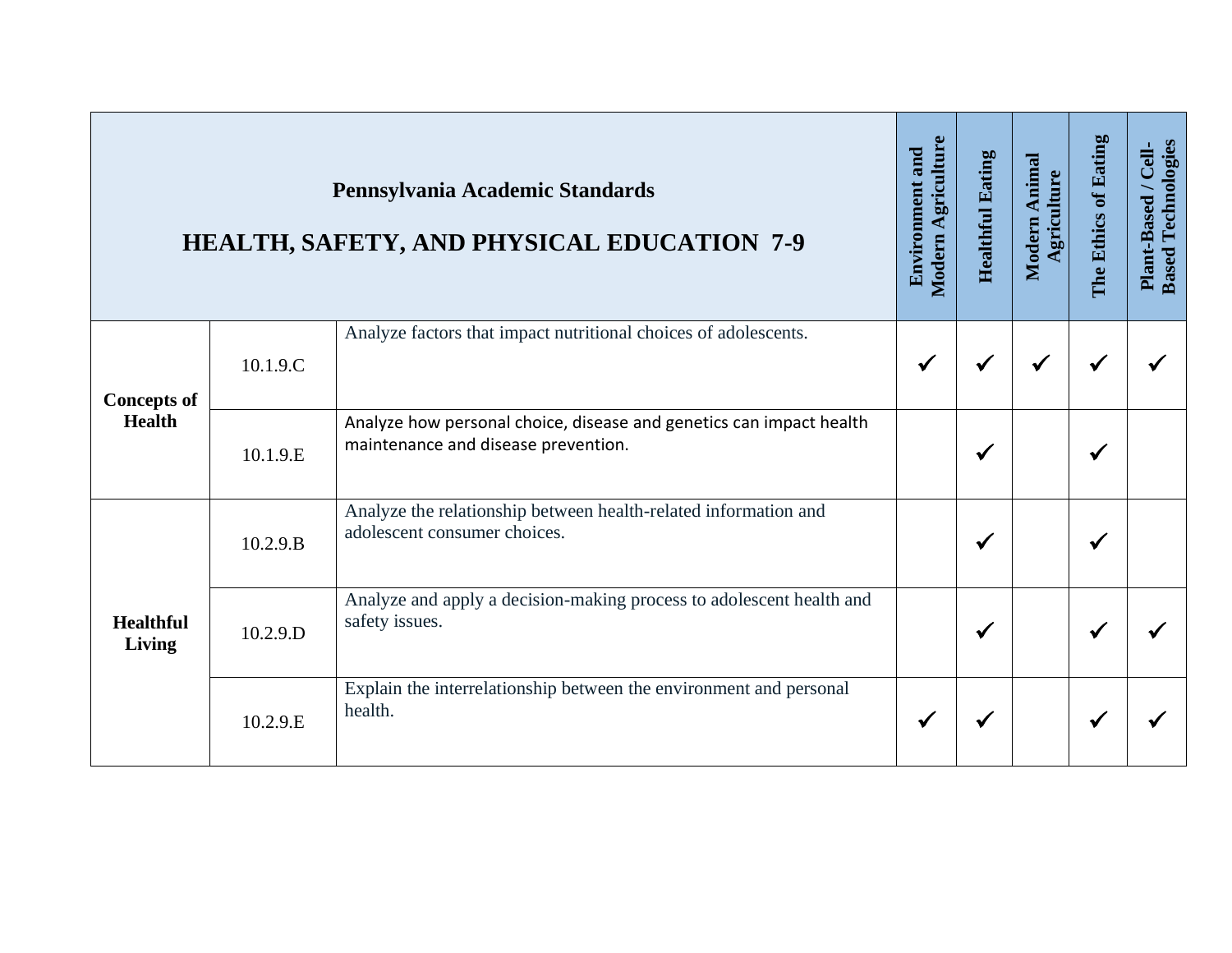|                                                     |          |                                                                                                                                                              |                           |                         | <b>ECP Presentations</b>     |                           |                                                         |
|-----------------------------------------------------|----------|--------------------------------------------------------------------------------------------------------------------------------------------------------------|---------------------------|-------------------------|------------------------------|---------------------------|---------------------------------------------------------|
|                                                     |          | Pennsylvania Academic Standards<br><b>SCIENCE AND TECHNOLOGY AND ENGINEERING 7-9</b>                                                                         | Environment and<br>Modern | <b>Healthful Eating</b> | Modern Animal<br>Agriculture | ð<br>The Ethics<br>Eating | <b>Based Technologies</b><br><b>Cell</b><br>Plant-Based |
| Grade 7:<br><b>Biological</b><br><b>Sciences</b>    | 3.1.7.A4 | Explain how cells arise from pre-existing cells.                                                                                                             |                           |                         |                              |                           | ✔                                                       |
|                                                     | 3.1.7.C2 | Explain why the extinction of a species may occur when the<br>environment changes.                                                                           | ✔                         |                         |                              | ✔                         |                                                         |
| Grade 7:                                            | 3.4.7.B2 | Explain how decisions to develop and use technologies may be<br>influenced by environmental and economic concerns.                                           |                           |                         |                              |                           |                                                         |
| <b>Technology</b><br><b>Engineering</b>             | 3.4.7.E2 | Examine specialized equipment and practices used to improve the<br>production of food, fiber, fuel, and other useful products and in the<br>care of animals. |                           |                         | $\checkmark$                 | $\checkmark$              |                                                         |
| Grade 8:<br><b>Technology</b><br><b>Engineering</b> | 3.4.8.A1 | Analyze the development of technology based on affordability or<br>urgency.                                                                                  |                           |                         |                              |                           | ✔                                                       |
|                                                     | 3.4.8.B2 | Compare and contrast decisions to develop and use technologies as<br>related to environmental and economic concerns.                                         | ✔                         |                         |                              | ✔                         |                                                         |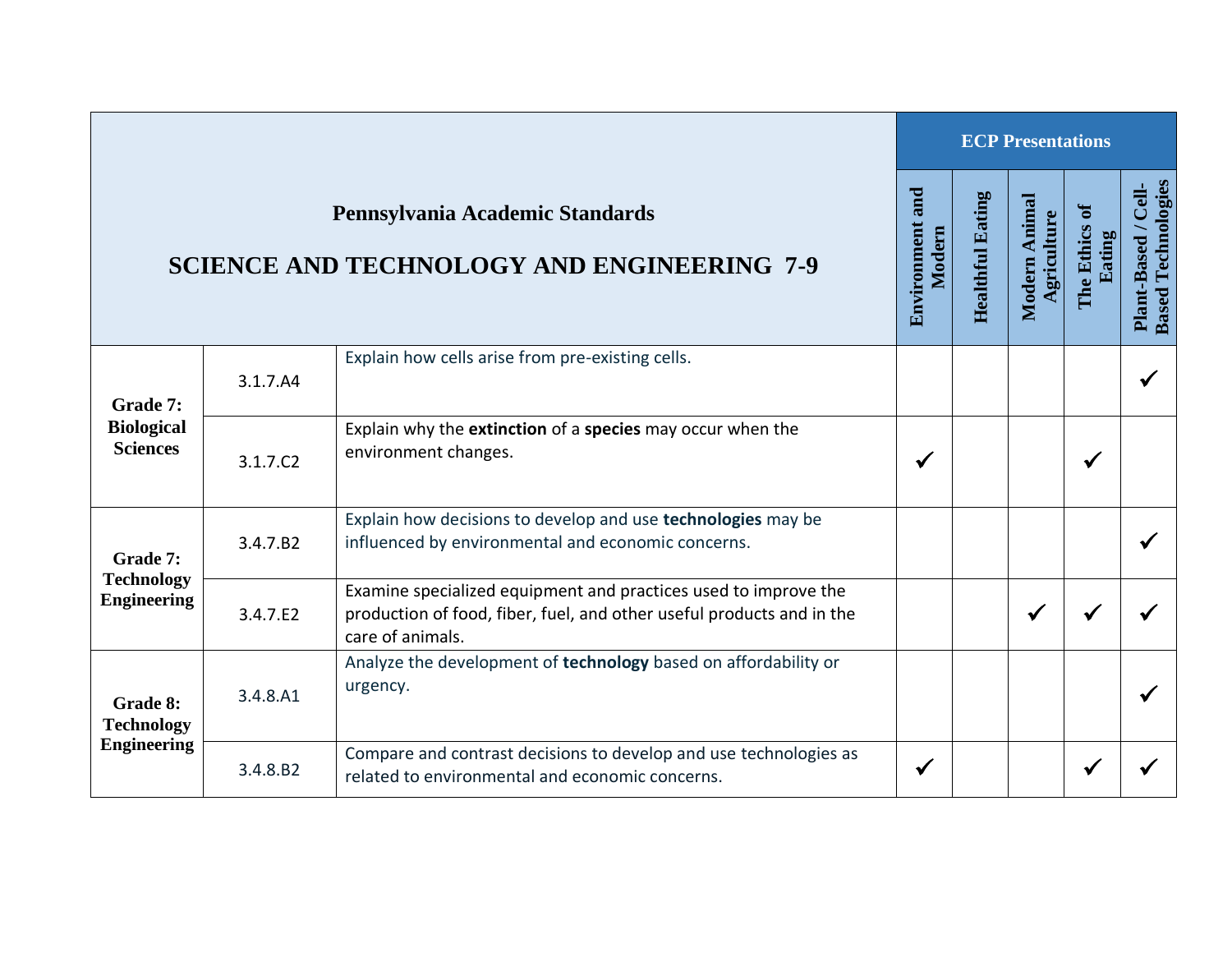|                               | 3.4.8.B3 | Explain how throughout history, new technologies have resulted from<br>the demands, values, and interests of individuals, businesses,<br>industries, and societies. |  |  |
|-------------------------------|----------|---------------------------------------------------------------------------------------------------------------------------------------------------------------------|--|--|
| Grade 8:<br><b>Technology</b> | 3.4.8.C1 | Evaluate the criteria and constraints of a design.                                                                                                                  |  |  |
| <b>Engineering</b>            | 3.4.8.E2 | Describe how biotechnology applies the principles of biology to create<br>commercial products or processes.                                                         |  |  |
|                               | 3.4.8.E6 | Analyze the steps involved in the manufacturing process (e.g., design,<br>development, production, marketing and servicing of products and<br>systems).             |  |  |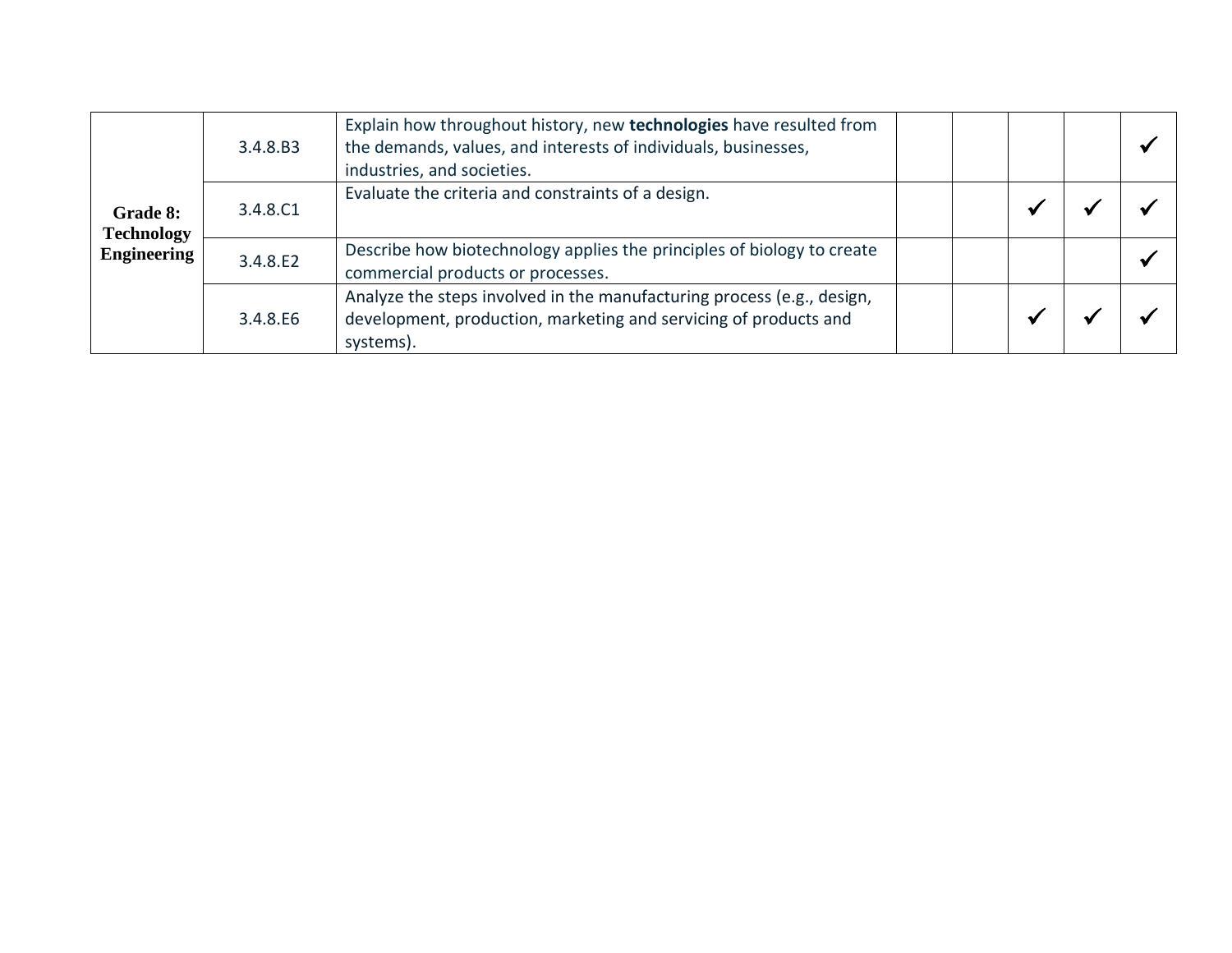|                                             |            |                                                                                                                                                             |                                              |                         | <b>ECP Presentations</b>     |                      |                                                  |
|---------------------------------------------|------------|-------------------------------------------------------------------------------------------------------------------------------------------------------------|----------------------------------------------|-------------------------|------------------------------|----------------------|--------------------------------------------------|
|                                             |            | Pennsylvania Academic Standards<br><b>SOCIAL STUDIES 7-8</b>                                                                                                | Modern Agriculture<br><b>Environment and</b> | <b>Healthful Eating</b> | Modern Animal<br>Agriculture | The Ethics of Eating | <b>Based Technologies</b><br>Plant-Based / Cell- |
| Grade 7:                                    | 6.1.7.A    | Explain how limited resources and unlimited wants cause scarcity.                                                                                           | $\checkmark$                                 |                         |                              |                      |                                                  |
| <b>Economics</b>                            | 6.1.7.B    | Compare decisions made because of limited resources and unlimited<br>wants. Describe how resources are combined to produce different<br>goods and services. | $\checkmark$                                 |                         | $\checkmark$                 |                      |                                                  |
| Grade 8:<br><b>Civics and</b><br>Government | 5.4.8.C    | Explain how common problems (e.g., natural disasters, ethnic conflict,<br>environmental concerns) are addressed by organizations and<br>governments.        | $\checkmark$                                 | ✔                       | √                            |                      |                                                  |
|                                             | 6.1.8.A    | Explain how limited resources and unlimited wants cause scarcity.                                                                                           | $\checkmark$                                 |                         |                              |                      |                                                  |
| Grade 8:<br><b>Economics</b>                | 6.1.8.C    | Compare choices to determine the best action.                                                                                                               | $\checkmark$                                 | $\checkmark$            |                              |                      |                                                  |
|                                             | 6.2.8.A    | Describe the interaction of consumers and producers of goods and<br>services in the state and national economy.                                             | $\checkmark$                                 | $\checkmark$            | $\checkmark$                 |                      |                                                  |
|                                             | $6.2.8$ .G | Examine how various economic systems address the three basic<br>questions: What to produce? How? For whom?                                                  | √                                            |                         |                              |                      |                                                  |